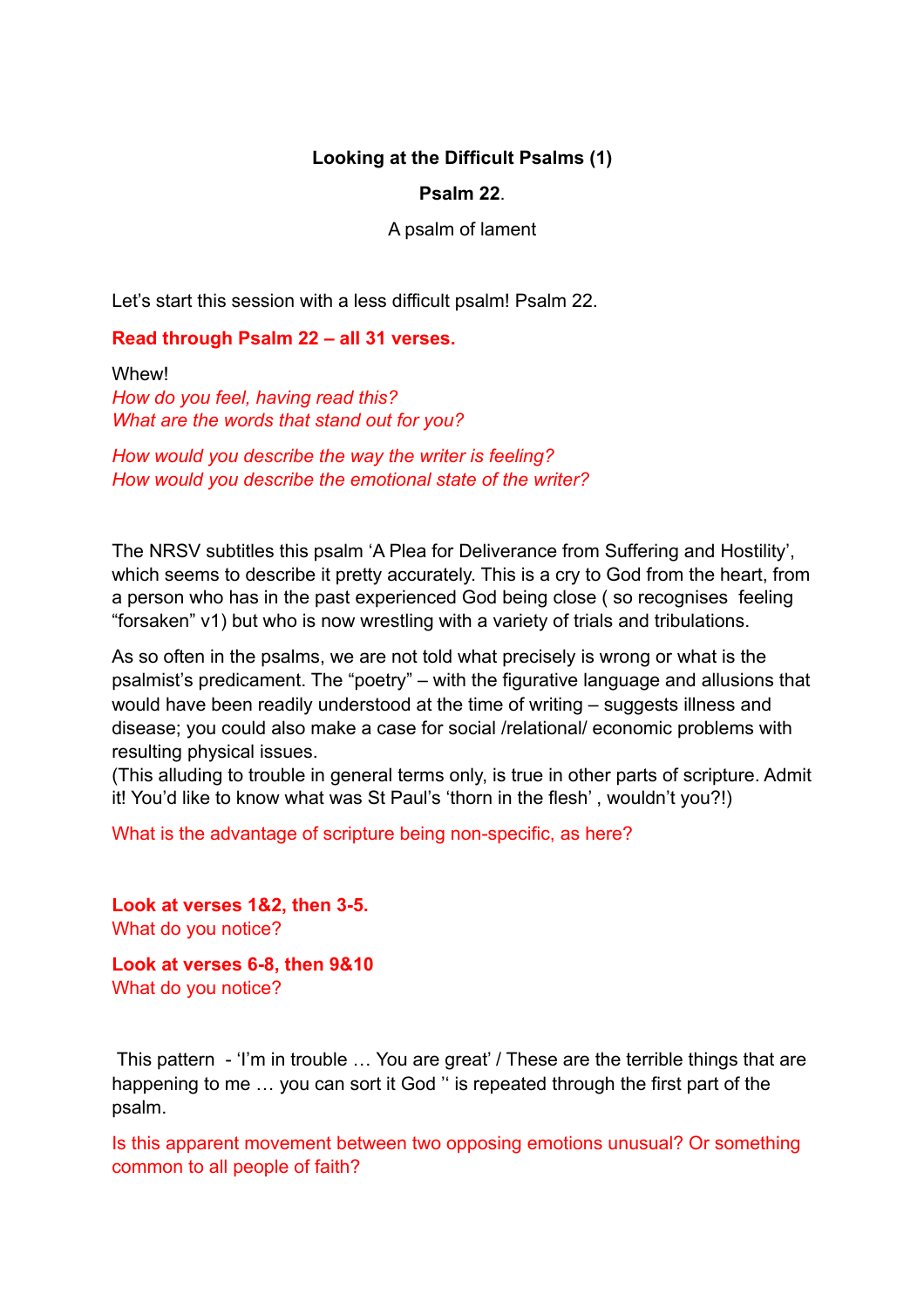Have you experienced anything of this 'emotional see-saw'? If so, can you describe its effect on you?

# **Look at verses 21b -31**.

What do you notice? What seems to have happened? Why might this be so?

## **Now read the first two and last two verses.**

Here we can see a clear contrast between utter despair and energetic affirmation of God's greatness and ability to rescue and restore.

One school of thought is that this is in fact two pieces of writing put together at some stage of editing. Whether this is so or not, it is certainly not the only psalm that seems to add a "But God is good and all will be well " rider to a situation described as bleak

#### Can you think of any?

Think too of the prophets…On a different scale from the psalms but we see the same idea with, for example, Ezekiel's dry bones ( Ez 37), in passages in Isaiah and running through the minor prophets.

Look, for example, at the first 13 chapters of Hosea, then the final chapter.

## Psalm 22 offers a couple of puzzles

What is the time frame for this psalm? Is this trouble current for the writer? Or past experience?

The translation of scripture from Hebrew to English – not to mention the many different English versions – can make distinguishing between past and present difficult.

Do you think this is an example of a remembrance of a past experience or an implicit promise to God on the part of the psalmist regarding what he\* will do if delivered from trouble?

\* *I try to be gender neutral as far as possible but it is unlikely that the writer was 'she'* 

# Have you ever tried to bargain with God?

There is scriptural precedent ! Does anything come to mind? ( Look at Genesis 18:16-33; 2 Chron 6:12-42) … God's response seems to vary!

If we ever need scriptural evidence that faith in God vaccinates us – or at least cushions us – from troubles, this is the go-to psalm. Verse 9 speaks of the close relationship the psalmist has had with God since birth but this does not prevent the experience of being apart from God, God not hearing the cries for help, even God having departed.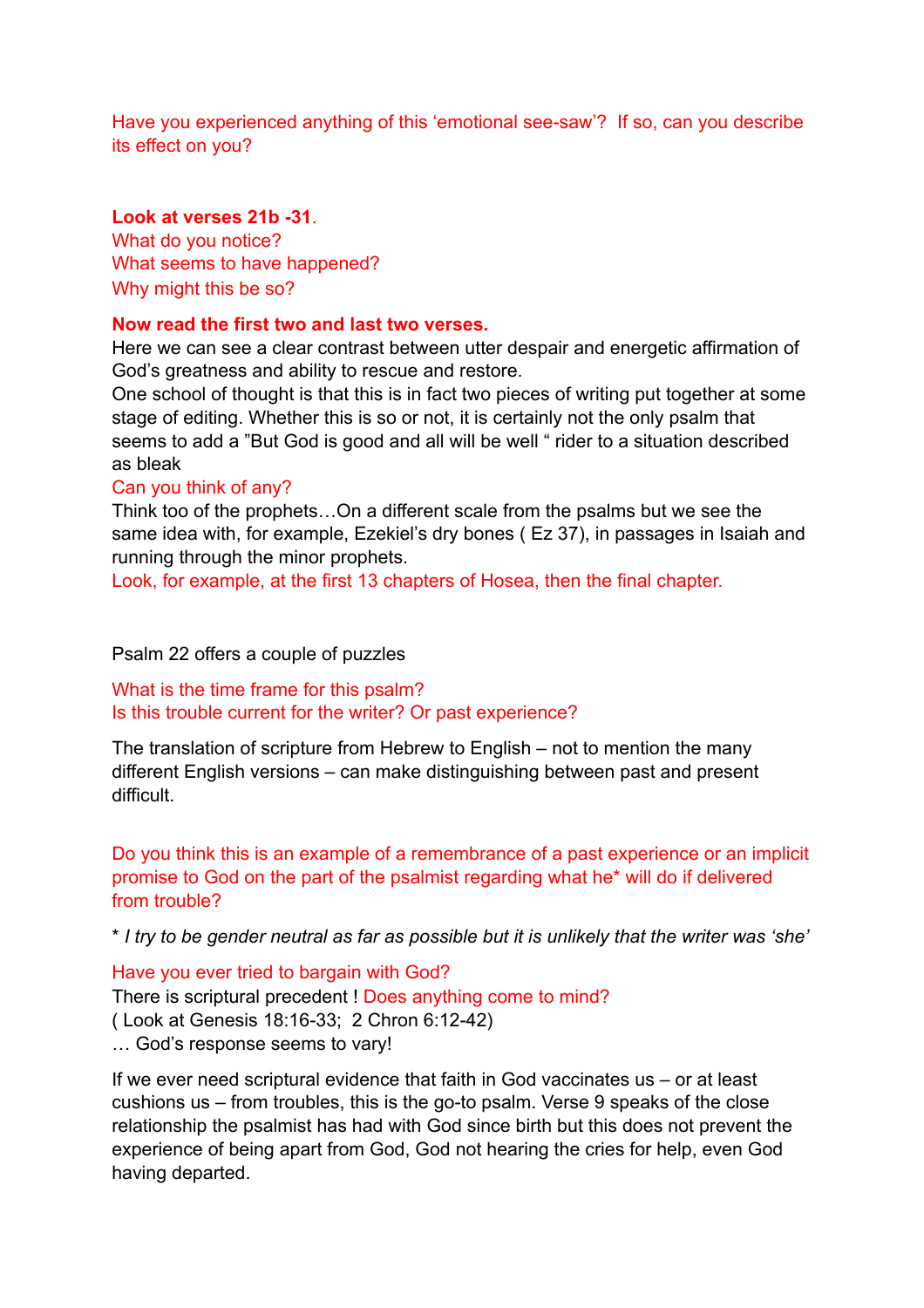Do you have personal experience *from the past* that to any extent parallels this? If you are able to talk about how this, do. If not, take some time to think back and recall what happened. If this is your current experience, what might help ?

If we read this psalm as a description of past experience, verse 21b marks a turning point for the writer. Something has happened! Something has broken into the cycle of despair that God is deaf or determined not to answer and hope that God will rescue, with the unshakeable conviction that God DOES deliver and restore.

If, however, we understand that Psalm 22 is describing an ongoing experience, this is perhaps a psalm describing even greater faith: things are beyond awful but nevertheless God is to be praised.

How easy or not do you find it to praise God in times of sadness or trouble? Is this a measure of faith? Why should we be very, very cautious equating faith with an ability to praise?

*So how should we read this psalm?* 

# **Look again at the first verse of the psalm**. Does this remind you of anything? ( Look at Matt 27:46 & Mk 15:34)

As Christians we recognise that Jesus used this psalm on the Cross. Jesus experienced what the psalmist is talking about – the absence of God. And although most of us can live through Monday to Saturday with at best a limited sense of God with us, we can still be devastated by the experience of praying into an apparent void. Am I really just projecting my helplessness onto an [imaginary] divine?

So it is worth reminding ourselves that this psalm (and all the psalms…AND all the Old Testament) was written by someone who had no certainty of deliverance yet who lived in the belief – akin to St Paul's understanding of the word "hope" – that God has everything in hand. Even as the complaints and woes are being poured out, even in the absence of comforting awareness that these are being heard by God who will immediately act to "put things right", God will not let the crumb of faith be wiped away. It remains – buried at times – but never obliterated.

The psalmist had a few things going for him.

As an Israelite he would have been born into a family if faith and therefore had an 'inheritance' of faith with the assurance that not only was there God, this was his God. And finally, however wayward they were as God's people, he would have been part of a believing community.

We may have some of the same advantages but while the first two are beyond our control, we can all increase our faith by becoming part of a believing, worshipping community. God hears our cries of despair Sometimes God responds through the words and actions of other people.

\*\*\*\*\*\*\*\*\*\*\*\*\*\*\*\*\*\*\*\*\*\*\*\*\*\*\*\*\*\*\*\*\*\*\*\*\*\*\*